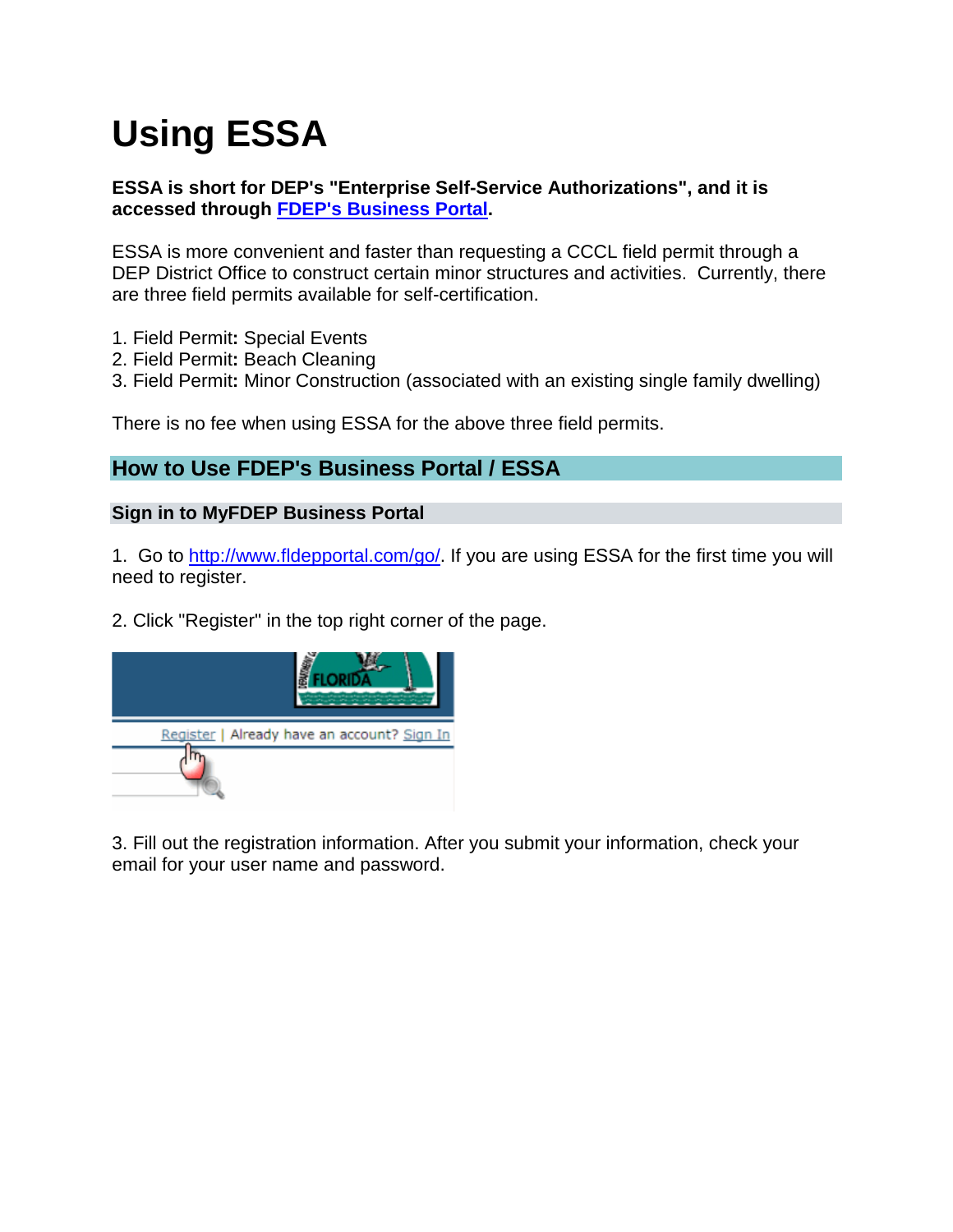| Register |  |  |  |  |  |
|----------|--|--|--|--|--|
|----------|--|--|--|--|--|

| 1.9.9.0.01                                               |                                                                                                    |
|----------------------------------------------------------|----------------------------------------------------------------------------------------------------|
| If you've already registered with the DEP, then sign in. |                                                                                                    |
| * Fields marked with an asterisk are required.           |                                                                                                    |
| Email Address*:                                          |                                                                                                    |
| <b>First Name*:</b>                                      |                                                                                                    |
| Middle Name:                                             |                                                                                                    |
| Last Name*:                                              |                                                                                                    |
| <b>Security Question*:</b>                               | In the event you forget your password, enter a question and answer only known to you:              |
| <b>Security Answer*:</b>                                 |                                                                                                    |
|                                                          | Register<br>If you are a registered user but have forgotten your passwo minen reset your password. |

4. Use the user name and password that was sent to your email address to sign in to the FDEP Business Portal.



## **Accessing and Using ESSA**

1. After you have signed in to the MyFDEP Business Portal, you will come to a page with different activity choices. Click the box that says "Apply".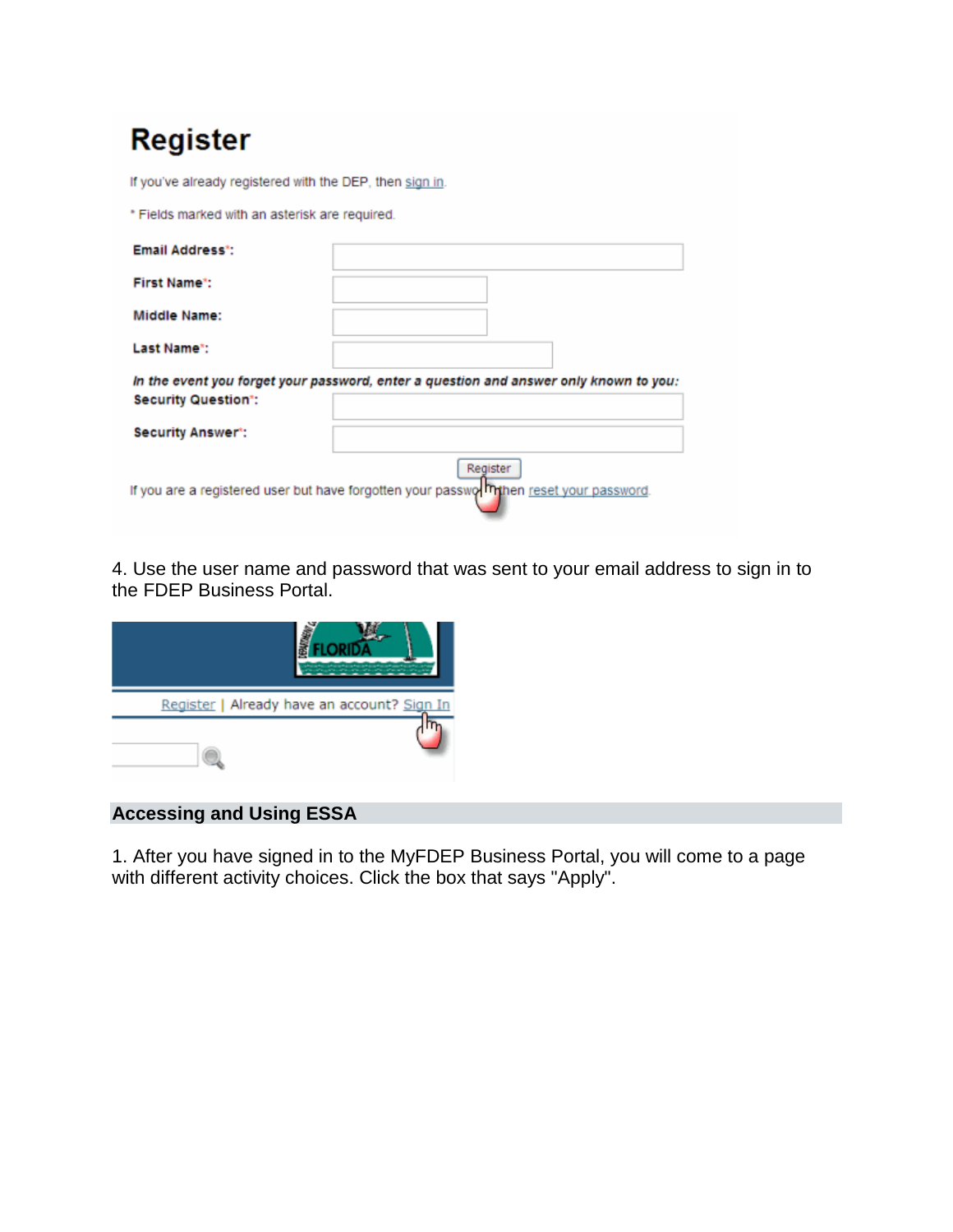# Welcome

to the

Florida Department of Environmental Protection's Business Portal. If you don't find what you're looking for please come back as we're continually adding to the site.



2. You are taken to a page with several activity options. Choose the option to Build (Example: to construct or replace a driveway to a single-family dwelling choose "Build".)

![](_page_2_Figure_5.jpeg)

3. For the purpose of these instructions, we will choose "Build". Other choices will work in a similar way. If you choose "Build", above, the choices shown below appear. Let's choose "Field Permit for Minor Structures and Activities Seaward of the CCCL".